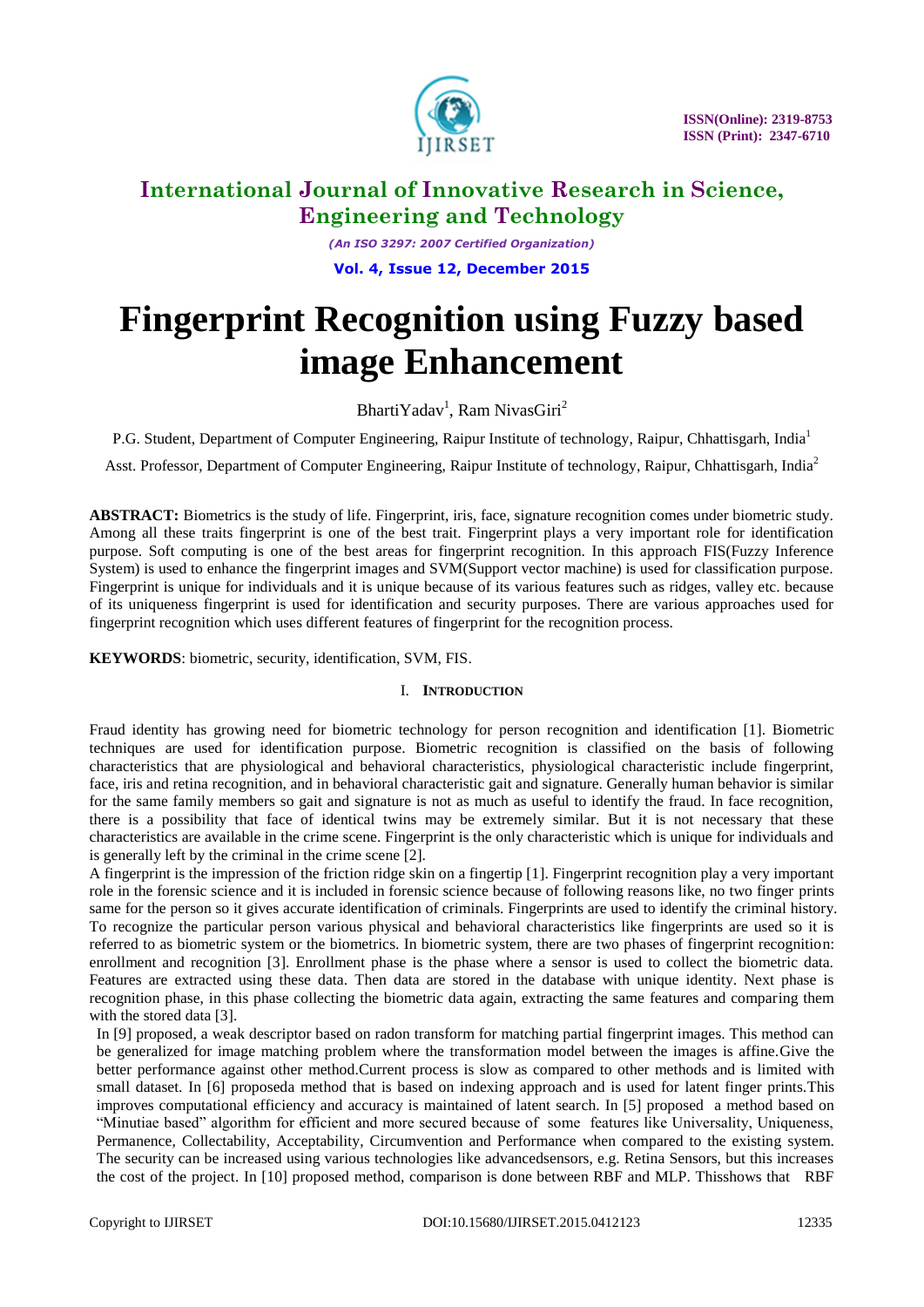

*(An ISO 3297: 2007 Certified Organization)*

### **Vol. 4, Issue 12, December 2015**

gives better result as than MLP.Comparison is done successfully between the two networks.Comparison is limited with two networks only

#### About Fingerprint

Fingerprint usually is a series of dark lines that represent the high and peaking portion of friction ridge skin [4]. There are various features of fingerprint which makes fingerprint unique for individuals. Features play a very important role for identification and recognition processes and it is categorized into three levels [5] that are-

- 1. **Level 1** feature includes singular points, ridge flow and pattern type. These are the macro details of the fingerprint.
- 2. **Level 2** features called as minutiae , refer to, ridge bifurcations, and endings, ridge skeletons
- 3. **Level 3** features require high resolution images to extract. Level 3 features include ridge contours, pores, dots, sweat and incipient ridges.



Figure 1: Features of Fingerprint (level1,level2 and level3)[9]

There are essentially three types of fingerprints in law enforcement applications plain, rolled and latent [6]

1. **Rolled fingerprint**: Rolled fingerprint capture the largest finger surface area so it contain the largest amount of information about the ridge structure on a fingerprint. It is obtained by rolling the finger "from nail-to-nail" either on a paper (in this case ink is first applied to the finger surface) or the platen of a scanner [7]. Rolled fingerprint is shown below in figure 2.



Figure 2: Rolled Fingerprint, plain fingerprint and latent fingerprint [8]

- 2. **Plain fingerprint**: Plain fingerprint is obtained by placing the finger flat on a paper or on platen of a scanner without rolling [6]. Plain fingerprint is shown in figure 2.
- 3. **Latent fingerprint**: Latent fingerprint contains the least information. It is lifted from surfaces of objects that are inadvertently touched or handled by a person typically at crime scene. Surface is smudgy and blurred [7]. Latent fingerprint is shown in figure 2.

The work in this paper is divided in two stages. 1) Image enhancement 2) recognition. Image enhancement is done using FIS. And recognition is done using SVM.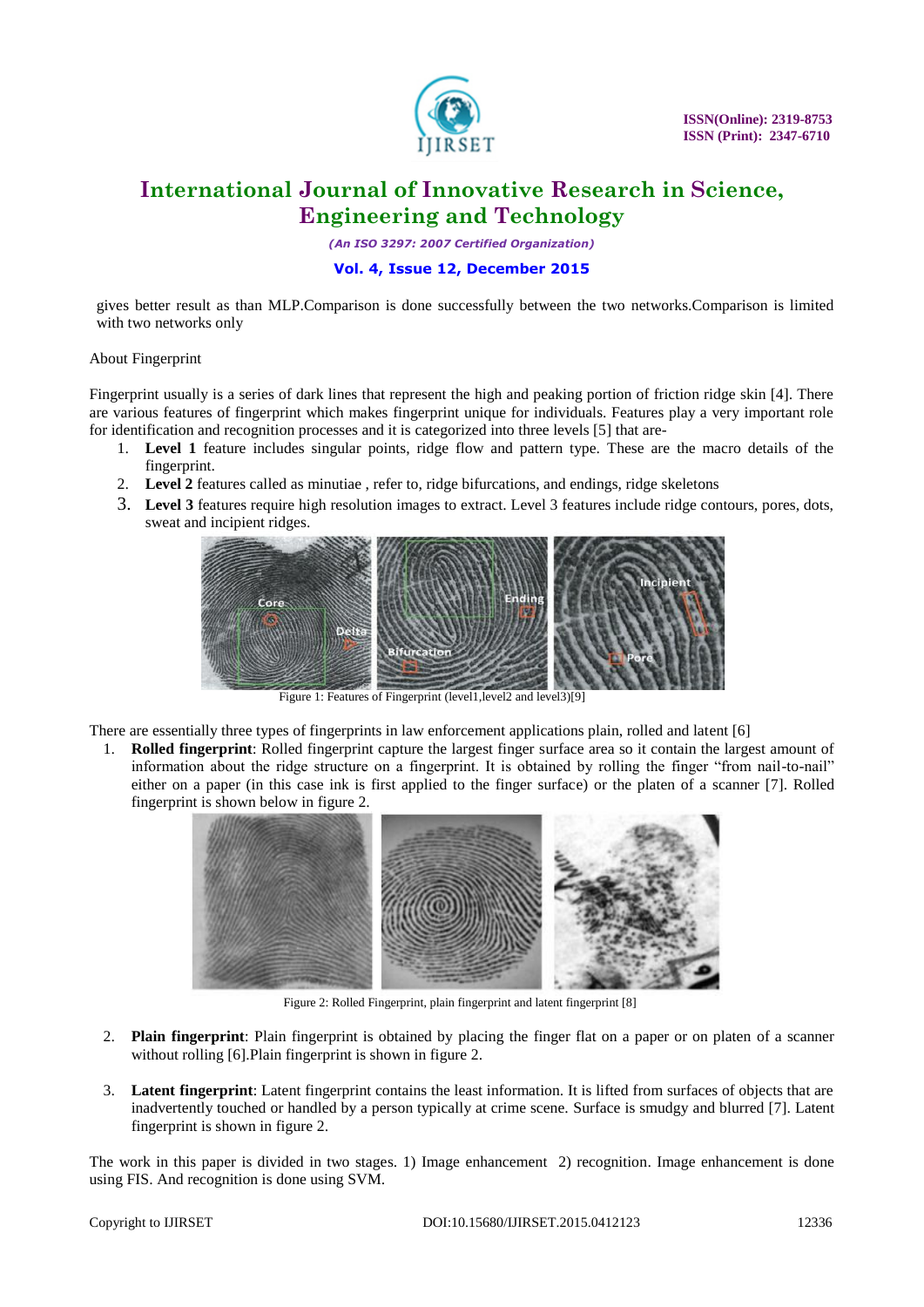

*(An ISO 3297: 2007 Certified Organization)*

### **Vol. 4, Issue 12, December 2015**

Paper is organized as follows. Section II describes the enhancement process. The flow diagram represents the step of the algorithm. Fingerprint recognition technique that is given in Section III. Section IV presents experimental results showing results of images tested. Finally, Section V presents conclusion.

#### II. **RELATED WORK**

The goal of this enhancement step is to correct degradations occurring in ridge patterns that are very noisy and/or corrupted. Image enhancement is performed by using FIS.this is used to enhance fingerprint image.In FIS editor There is one input and one output shown below in figure3

| и                                                |          |              | <b>FIS Editor: enhance</b> | $\Box$<br>$\times$ |  |
|--------------------------------------------------|----------|--------------|----------------------------|--------------------|--|
| File<br>Edit<br>View                             |          |              |                            |                    |  |
| enhance<br>(mamdani)<br>input1<br>output1        |          |              |                            |                    |  |
| FIS Name:<br>enhance                             |          |              | FIS Type:                  | mamdani            |  |
| And method                                       | min      | $\checkmark$ | <b>Current Variable</b>    |                    |  |
| Or method                                        | max      | $\checkmark$ | Name                       | input1             |  |
| Implication                                      | min      | $\checkmark$ | Type                       | input              |  |
| Aggregation                                      | max      | $\checkmark$ | Range                      | [0 255]            |  |
| Defuzzification                                  | centroid | $\checkmark$ | Help                       | Close              |  |
| System "enhance": 1 input, 1 output, and 3 rules |          |              |                            |                    |  |

Figure 3: FIS editor for image Enhancement

In FIS, for input, three membership functions are used, shown below in figure:4.



Figure 4: FIS membership function editor for input

For output, three membership functions are used. That is shown below in figure:5.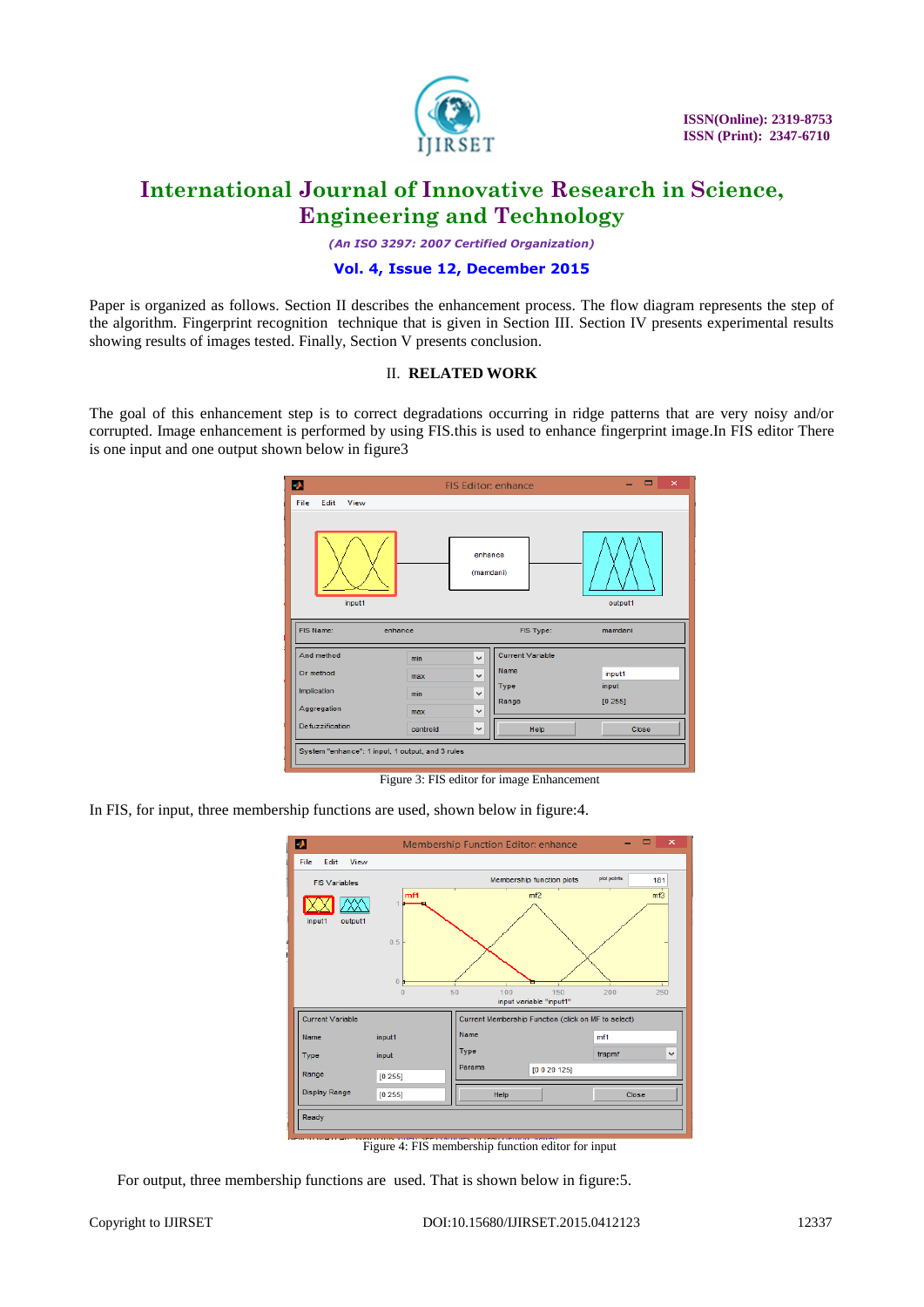

*(An ISO 3297: 2007 Certified Organization)*

### **Vol. 4, Issue 12, December 2015**



Figure5: FIS membership function editor for output

On the basis of following fuzzy rules, image enhancement is performed. Rules are:

If (input is mf1) then (output is mf1) $(1)$ 

If (input is mf2) then (output is mf2) $(1)$ 

If (input is mf3) then (output is mf3) $(1)$ 

| ш                                                                                                                                                     | Rule Editor: enhance.                              | $\mathsf{x}$<br>□                                                       |
|-------------------------------------------------------------------------------------------------------------------------------------------------------|----------------------------------------------------|-------------------------------------------------------------------------|
| File<br>Edit<br>View<br>Options                                                                                                                       |                                                    |                                                                         |
| 1. If (input1 is mf1) then (output1 is mf1) (1)<br>2. If (input1 is mf2) then (output1 is mf2) (1)<br>3. If (input1 is mf3) then (output1 is mf3) (1) |                                                    | ۸<br>v                                                                  |
| If<br>input1 is<br>mf1<br>×<br>mf2<br>mf3<br>none<br>v<br>not<br>Connection -<br>Weight:<br>$\sqrt{2}$ or                                             |                                                    | Then<br>output1 is<br>mf1<br>$\Delta$<br>mf2<br>mf3<br>none<br>v<br>not |
| $\bullet$ and<br>1<br>FIS Name: enhance                                                                                                               | Change rule<br>Delete rule<br>Add rule<br>Help     | <<<br>$>>$<br>Close                                                     |
|                                                                                                                                                       | $\Gamma$ , and $\Gamma$ , $\Gamma$ IC and a direct |                                                                         |

Figure 6: FIS rule editor

#### III. **FINGERPRINT RECOGNITION**

Finger print recognition has following steps that are shown below in figure 7 and are explained below -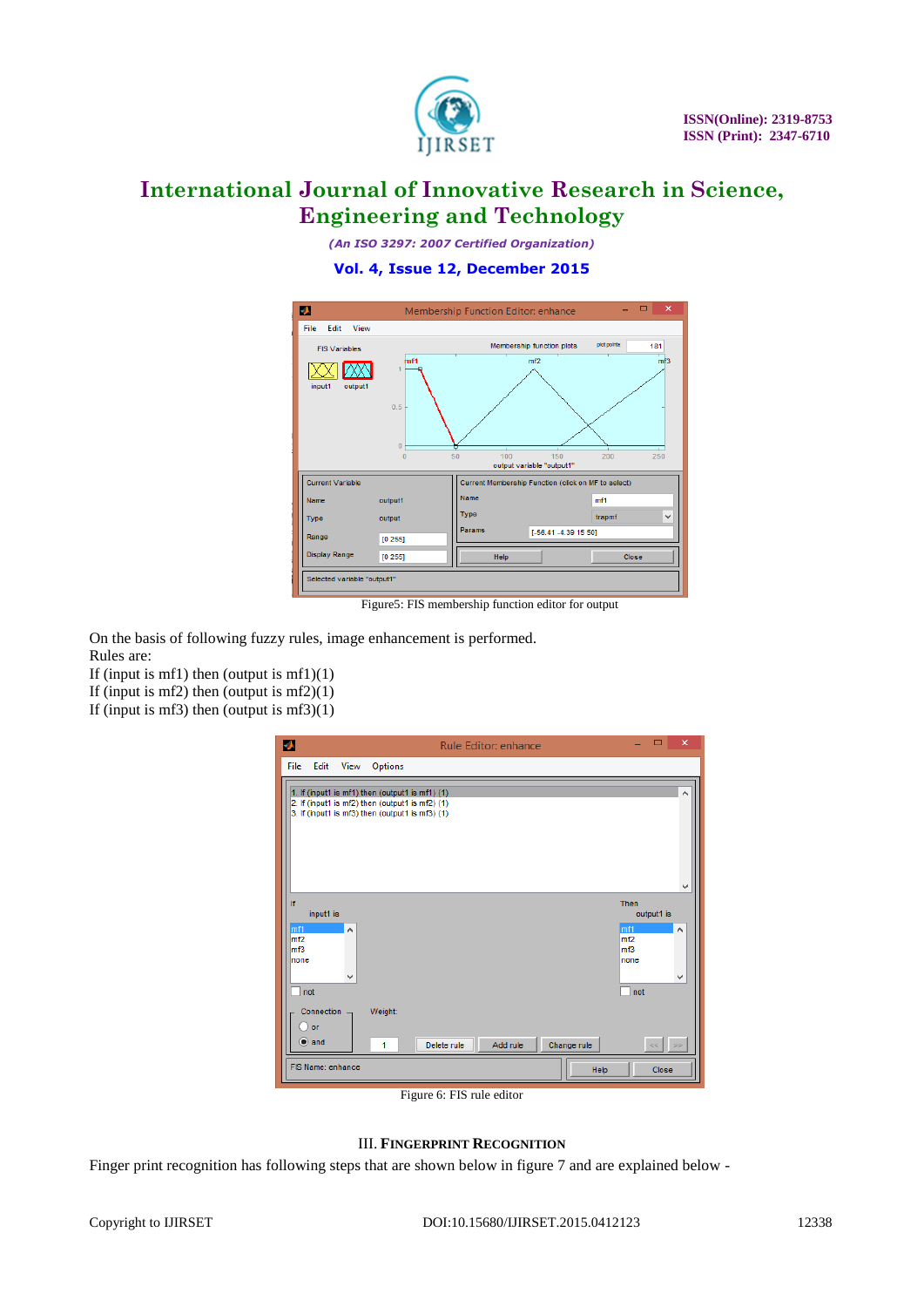

*(An ISO 3297: 2007 Certified Organization)*

### **Vol. 4, Issue 12, December 2015**

- 1. **Fingerprint enhancement** Since the images acquired with different kinds of sensors are not of the perfect quality and so they can't be used directly for the matching. Therefore to ensure the accurate working of the system the image is first enhanced. For image enhancement FIS is used that is explained above.
- **2. Minutiae extraction –**Minutiae are the properties of fingerprint that differentiate a fingerprintfrom other fingerprints.minutiae are extracted from the enhanced image. for extracting the minutiae various methods are used ,one of them is cross number(CN). With the help of this method ridge ending and bifurcation can be extracted. One pixel is selected and cross number is calculated with the neighbouring pixels.
	- If value of CN is one, then the central pixel is termination.
	- If value of CN is two then the central pixel is usual pixel.
	- If value of CN is three or greater than three then the central pixel is bifurcation.
- **3. SVM –** At the end classification is done by SVM. SVM is a binary classifier that helps in fingerprint recognition.



Figure 7: Flow chart for system.

### IV.**EXPERIMENTAL RESULTS**

Figures show the results of fingerprint recognition of my system. Figs. 8 (a) shows the enhanced image. (b) Binarized image c) Thinned image d) minutiae points.